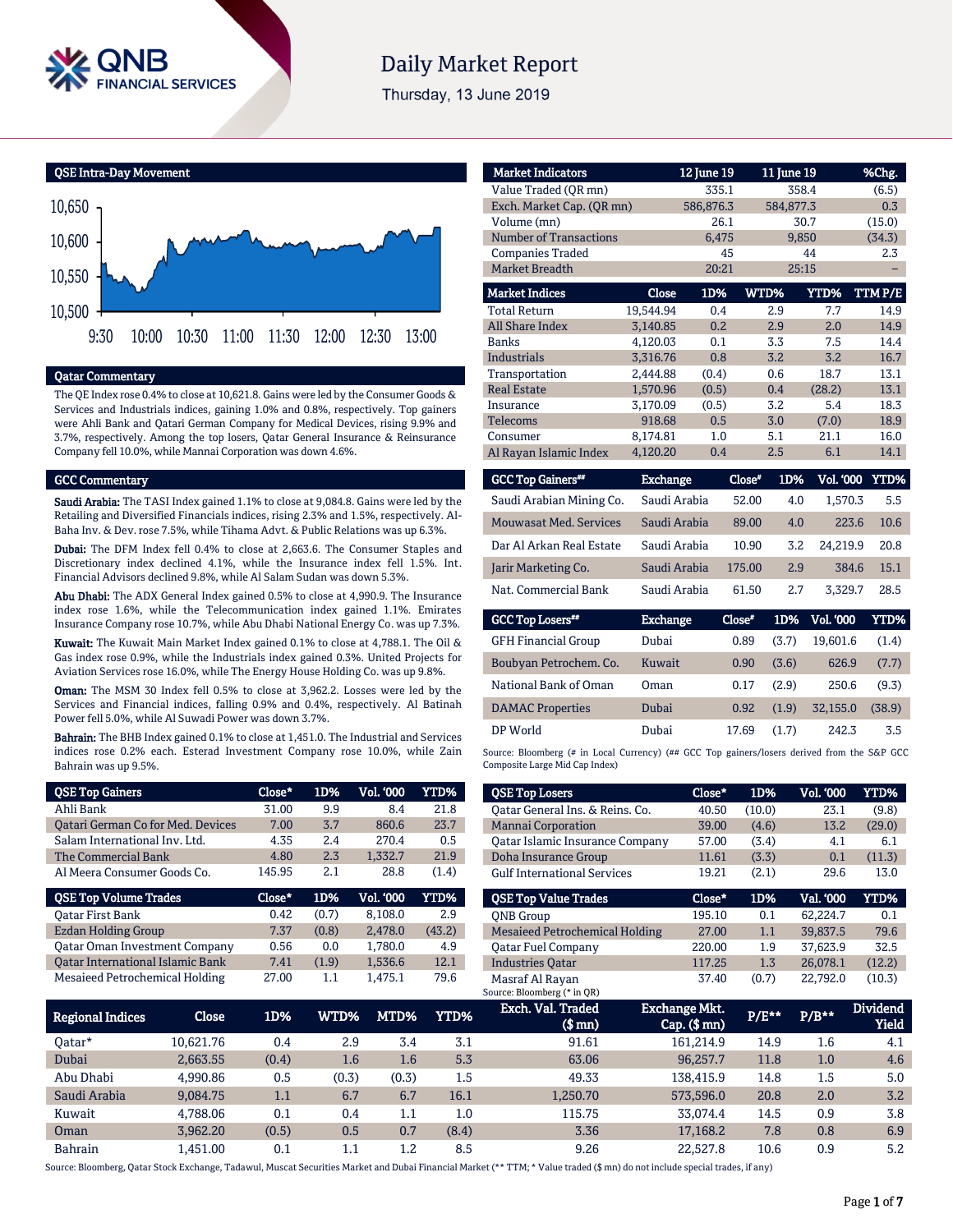# Qatar Market Commentary

- The QE Index rose 0.4% to close at 10,621.8. The Consumer Goods & Services and Industrials indices led the gains. The index rose on the back of buying support from GCC and non-Qatari shareholders despite selling pressure from Qatari shareholders.
- Ahli Bank and Qatari German Company for Medical Devices were the top gainers, rising 9.9% and 3.7%, respectively. Among the top losers, Qatar General Insurance & Reinsurance Company fell 10.0%, while Mannai Corporation was down 4.6%.
- Volume of shares traded on Wednesday fell by 15.0% to 26.1mn from 30.7mn on Tuesday. Further, as compared to the 30-day moving average of 37.9mn, volume for the day was 31.1% lower. Qatar First Bank and Ezdan Holding Group were the most active stocks, contributing 31.1% and 9.5% to the total volume, respectively.

| <b>Overall Activity</b>        | Buy %* | Sell %* | Net (QR)        |
|--------------------------------|--------|---------|-----------------|
| Oatari Individuals             | 24.51% | 42.12%  | (58,999,425.23) |
| <b>Oatari Institutions</b>     | 7.52%  | 18.46%  | (36,669,330.51) |
| Oatari                         | 32.03% | 60.58%  | (95,668,755,74) |
| <b>GCC</b> Individuals         | 0.76%  | 0.94%   | (594, 904.12)   |
| <b>GCC</b> Institutions        | 0.95%  | 0.54%   | 1,378,891.28    |
| <b>GCC</b>                     | 1.71%  | 1.48%   | 783,987.16      |
| Non-Oatari Individuals         | 7.84%  | 9.44%   | (5,359,241.40)  |
| <b>Non-Qatari Institutions</b> | 58.42% | 28.50%  | 100,244,009.98  |
| Non-Oatari                     | 66.26% | 37.94%  | 94,884,768.58   |

Source: Qatar Stock Exchange (\* as a % of traded value)

# Ratings and Global Economic Data

#### Ratings Updates

| Company                   | <b>Agency</b>           | Market | Type*                                        | <b>Old Rating</b>           | New Rating                       | <b>Rating Change</b> | <b>Outlook</b> | <b>Outlook Change</b>    |
|---------------------------|-------------------------|--------|----------------------------------------------|-----------------------------|----------------------------------|----------------------|----------------|--------------------------|
| Dubai Islamic<br>Bank     | Moody's                 | Dubai  | LT-FCR/ST-FCR/<br>LT-LCR/SR-LCR/<br>BCA/ABCA | $A3/P-2/A3/P-2/$<br>ba2/ba2 | $A3/P - 2/ A3/P - 2/$<br>ba2/ba2 | -                    | <b>Stable</b>  | -                        |
| Al Ahli Bank of<br>Kuwait | Capital<br>Intelligence | Kuwait | <b>FST</b>                                   | A2                          | A <sub>1</sub>                   |                      | <b>Stable</b>  | $\overline{\phantom{0}}$ |

Source: News reports (\* LT – Long Term, ST – Short Term, FCR – Foreign Currency Issuer Ratings, LCR – Local Currency Issuer Ratings, BCA –Baseline Credit Assessments, ABCA – Adjusted Baseline Credit Assessments, FST – Foreign Short Term Rating)

## Global Economic Data

| Date  | Market    | Source                                 | <b>Indicator</b>                 | Period | Actual  | Consensus | <b>Previous</b> |
|-------|-----------|----------------------------------------|----------------------------------|--------|---------|-----------|-----------------|
| 06/12 | <b>US</b> | Mortgage Bankers Association           | <b>MBA Mortgage Applications</b> | 7-June | 26.8%   | -         | 1.5%            |
| 06/12 | <b>US</b> | <b>Bureau of Labor Statistics</b>      | <b>CPI MoM</b>                   | May    | 0.1%    | 0.1%      | 0.3%            |
| 06/12 | <b>US</b> | <b>Bureau of Labor Statistics</b>      | CPI YoY                          | May    | 1.8%    | 1.9%      | 2.0%            |
| 06/12 | Japan     | Bank of Japan                          | PPI MoM                          | May    | $-0.1%$ | 0.0%      | 0.4%            |
| 06/12 | Japan     | Bank of Japan                          | PPI YoY                          | May    | 0.7%    | 0.7%      | 1.3%            |
| 06/12 | China     | <b>National Bureau of Statistics</b>   | <b>CPI YoY</b>                   | May    | 2.7%    | 2.7%      | 2.5%            |
| 06/12 | China     | National Bureau of Statistics          | PPI YoY                          | May    | 0.6%    | 0.6%      | 0.9%            |
| 06/12 | India     | India Central Statistical Organization | <b>CPI YoY</b>                   | May    | 3.1%    | 3.1%      | 3.0%            |
| 06/12 | India     | India Central Statistical Organization | <b>Industrial Production YoY</b> | April  | 3.4%    | 0.6%      | 0.4%            |

Source: Bloomberg (s.a. = seasonally adjusted; n.s.a. = non-seasonally adjusted; w.d.a. = working day adjusted)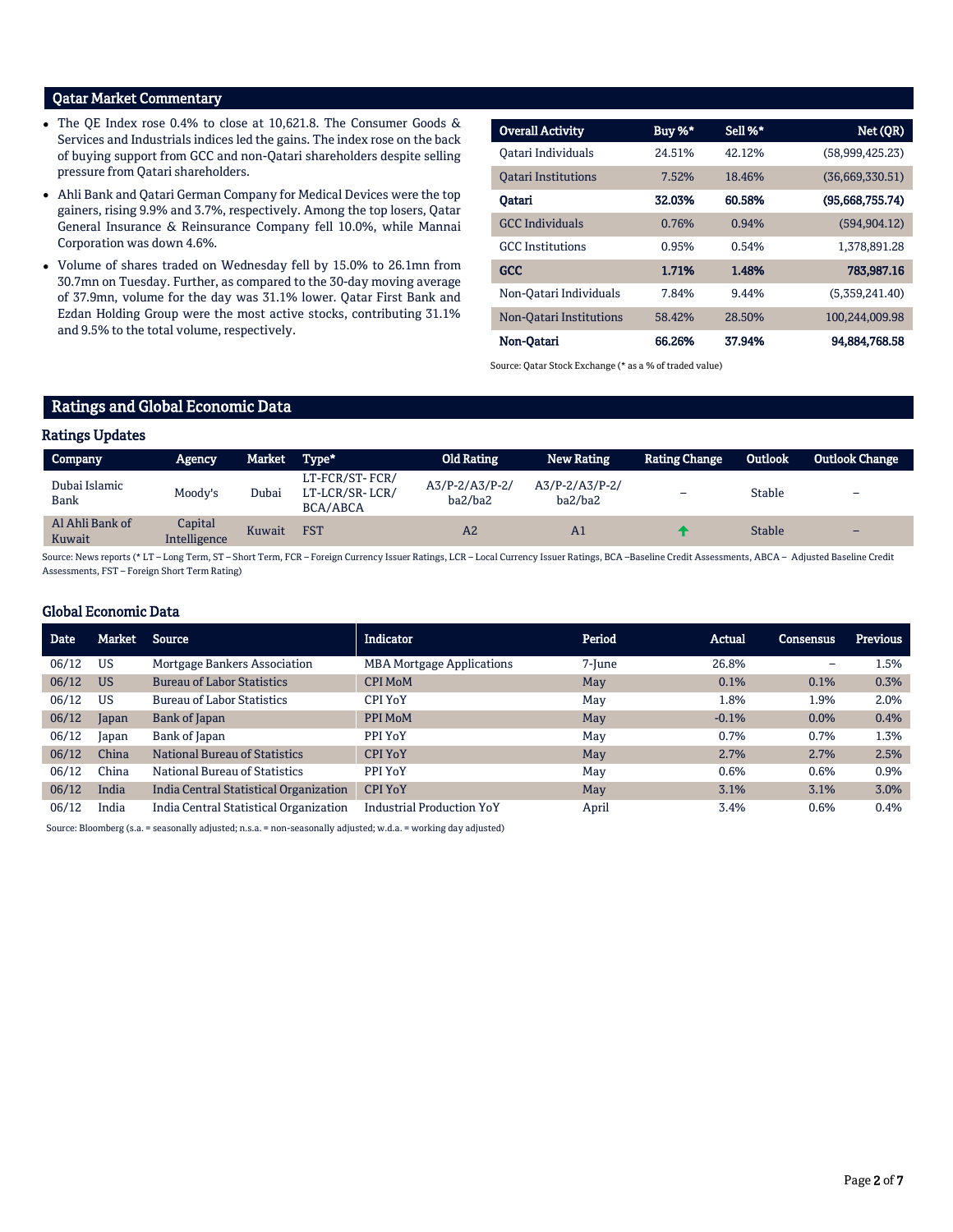## Stock Split Dates for Listed Qatari Companies

|                      |             | <b>Company Symbols</b> |                         |                                          |
|----------------------|-------------|------------------------|-------------------------|------------------------------------------|
| Day / Date           | 1           | 2.                     | $\overline{\mathbf{3}}$ | <b>Sector</b>                            |
| Sunday 09/06/2019    | CBQK        | QFBQ                   |                         |                                          |
| Monday 10/06/2019    | KCBK        | DBIS                   | QOIS                    |                                          |
| Tuesday 11/06/2019   | QIIK        | NLCS                   |                         | Banking and<br><b>Financial Services</b> |
| Wednesday 12/06/2019 | QNBK        | ABQK                   | <b>IHGS</b>             |                                          |
| Thursday 13/06/2019  | QIBK        | DHBK                   |                         |                                          |
| Sunday 16/06/2019    | MARK        |                        |                         |                                          |
| Monday 17/06/2019    | <b>MERS</b> | <b>MCCS</b>            |                         |                                          |
| Tuesday 18/06/2019   | <b>WDAM</b> | ZHCD                   | QGMD                    | Consumer Goods &                         |
| Wednesday 19/06/2019 | <b>OFLS</b> | <b>MCGS</b>            |                         | <b>Services</b>                          |
| Thursday 20/06/2019  | <b>SIIS</b> | <b>QCFS</b>            |                         |                                          |
| Sunday 23/06/2019    | MPHC        | IGRD                   |                         |                                          |
| Monday 24/06/2019    | QIGD        | AHCS                   | QNCD                    | Industrial                               |
| Tuesday 25/06/2019   | IQCD        | QIMD                   |                         |                                          |
| Wednesday 26/06/2019 | QEWS        | GISS                   |                         |                                          |
| Thursday 27/06/2019  | QISI        | QATI                   |                         | Insurance                                |
| Sunday 30/06/2019    | DOHI        | OGRI                   | AKHI                    |                                          |
| Monday 01/07/2019    | <b>BRES</b> | ERES                   |                         | Real Estate                              |
| Tuesday 02/07/2019   | UDCD        | MRDS                   |                         |                                          |
| Wednesday 03/07/2019 | VFQS        | <b>ORDS</b>            |                         | Telecoms                                 |
| Thursday 04/07/2019  | QGTS        | GWCS                   | QNNS                    | Transport/Logistics                      |
| Sunday 07/07/2019    | <b>QETF</b> | <b>OATR</b>            | <b>QAMC</b>             | ETFs and QAMCO                           |

Source: QSE

# News

# Qatar

- QSE executes splits of share for QNB Group Qatar Stock Exchange (QSE) announced that the split of shares for QNB Group has been executed, effective from June 13, 2019. The new number of QNB Group's shares after the split is 9,236,428,570 and the adjusted closing price of QR19.51 per share. QSE also sets price limits, (i) Price up limit: QR21.46 and (ii) Price down limit: QR17.56. (QSE)
- QSE executes splits of share for ABQK Qatar Stock Exchange (QSE) announced that the split of shares for Ahli Bank (ABQK) has been executed, effective from June 13, 2019. The new number of ABQK's shares after the split is 2,313,964,780 and the adjusted closing price of QR3.1 per share. QSE also sets price limits, (i) Price up limit: QR3.41 and (ii) Price down limit: QR2.79. (QSE)
- OSE executes splits of share for IHGS Qatar Stock Exchange (QSE) announced that the split of shares for Islamic Holding Group (IHGS) has been executed, effective from June 13, 2019. The new number of IHGS' shares after the split is 56,635,810 and the adjusted closing price of QR2.16 per share. QSE also sets price limits, (i) Price up limit: QR2.37 and (ii) Price down limit: QR1.95. (QSE)
- QIBK announces to implement stock split at the end of today's trading session – Qatar Islamic Bank (QIBK) announced that it will execute its stock split at the end of the trading session today. Thus starting from Sunday onwards, QIBK shares will be traded based on the decision of Qatar Financial Market Authority (QFMA) to split the stock of companies and legal

entities listed on QSE so that the nominal value of all listed companies' shares with whose nominal value is QR10 per share will become QR1 per share instead of QR10 per share, and the number of shares will be increased to 10 times the existing number of shares. The split will have no effect on investor's equity or QIBK's market capitalization. (Peninsula Qatar)

 World Bank: Qatar's economy to expand 3% over medium term – Qatar's economy is expected to expand by 3% over the medium term helped by continued investments related to FIFA World Cup and as a large natural gas facility comes on-stream, World Bank (WB) stated in its latest report. Qatar's economic growth is estimated to have recovered to 2.1% in 2018, as activity has gradually recovered from the effects of a diplomatic rift with some GCC neighbors. The outlook remains positive with growth expected to rise to 3.4% by 2021 driven by higher service sector growth as the FIFA World Cup draws nearer. In addition, WB stated, the higher infrastructure spending on Qatar National Vision 2030 projects aimed at diversifying the economy should help offset falling investment spending on FIFA projects. Finally, hydro-carbon sector growth is also expected to pick up as the Barzan natural gas facility comes online in 2020, and as the expansion of the North Field gas projects is completed by 2024, it stated. Monetary policy is expected to gradually tighten as Qatar's central bank resumes raising interest rates to restore the spread versus US policy rates, and to attract foreign exchange inflows into the banking system. Public finances are expected to remain in small surplus, supported by recent tax reforms and the introduction of VAT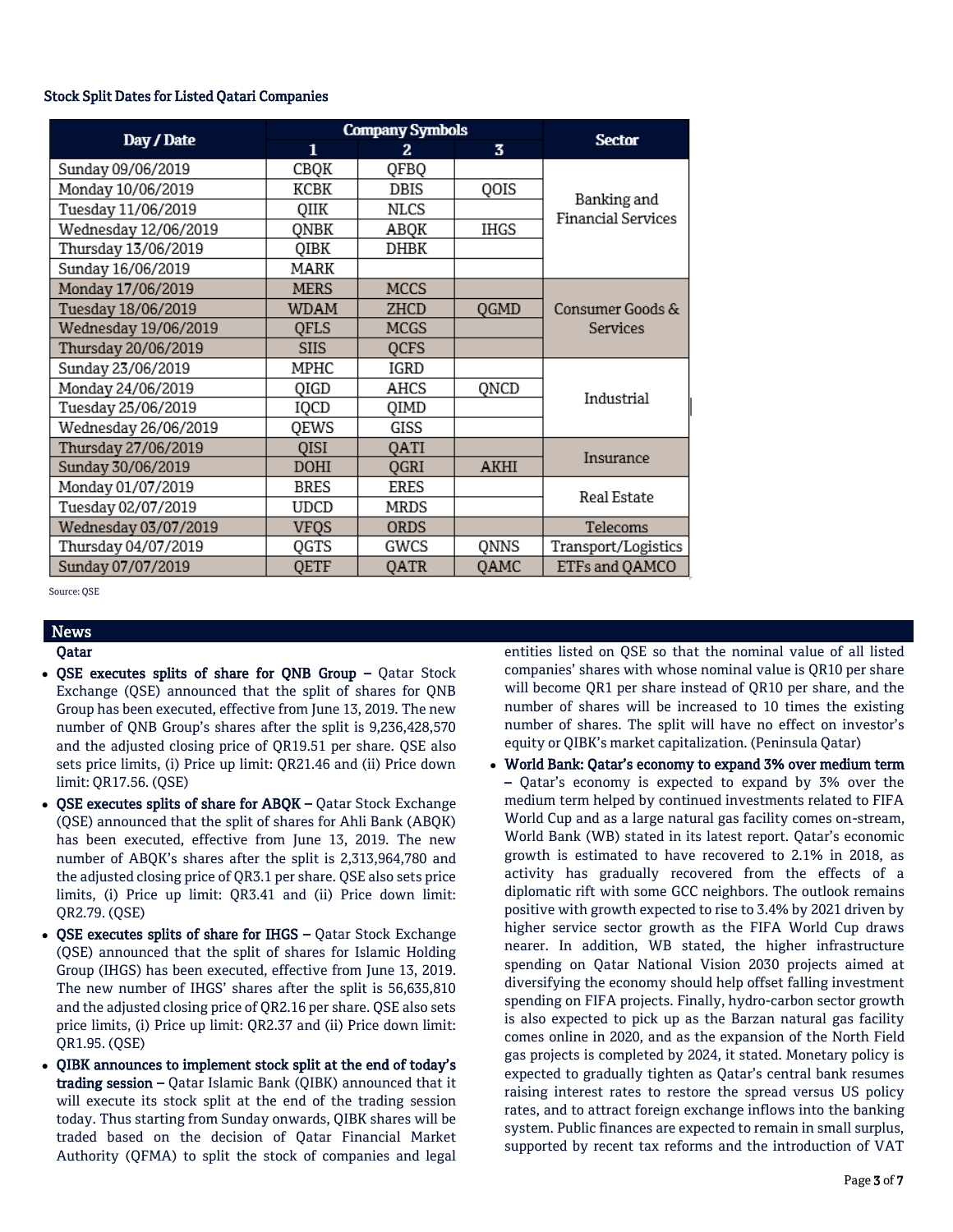over the medium term. A recovery in imports, driven by capital goods related to infrastructure spending, should keep the current account surplus in single-digits in contrast to surpluses of over 30% prior to 2014. (Qatar Tribune)

- KPMG: Qatari banks to keep primary focus on local market Qatari banks will keep primary focus on the local market, as opposed to looking overseas for growth in view of the 2022 FIFA World Cup and in line with the Qatar National Vision 2030. Qatari banks will also most likely continue with a measured and cautious approach to lending, particularly to the small and medium enterprises, real estate and contracting sectors, given the credit challenges experienced in 2018, KPMG stated in its report entitled 'Embracing Digital'. In KPMG's view, Qatari banks will continue to look to access the capital markets for funding (through EMTN and Sukuk issuances) and local capital issuances given that the State of Qatar's outlook had been upgraded to stable in late 2018 by rating agencies. Liquidity is expected to improve with further issuances in the capital markets and support from the state is to continue. The regulator, KPMG stated, will continue to implement the Basel III capital requirements, with additional domestic systemically important banks (DSIB) and counter cyclical buffer (CCB) requirements to be gradually phased in, resulting in higher capital adequacy requirements for banks to meet. (Gulf-Times.com)
- Real estate transactions between May 26 and May 30 stood at QR291,223,068 – The trading volume of registered real estate between May 26 and May 30 at the Ministry of Justice's real estate registration department stood at QR291,223,068. (Gulf-Times.com)
- Qatar's cost of living declines in May as prices of many items slashed during Ramadan  $-$  Oatar's cost of living, based on consumer price index (CPI), was on the decline in May 2019, both YoY and MoM, as prices for as many as 500 items were reduced in view of Ramadan. The country witnessed a 0.66% and 0.56% decline in inflation on yearly and monthly basis respectively, according to the Planning and Statistics Authority (PSA). Highlighting that headline inflation remained subdued in 2018; the International Monetary Fund, in its latest Article IV consultation with Qatar, stated inflation is projected to peak at 3.7% in 2020 with the introduction of a value added tax, but converge to 2% in the medium term. Food and beverages, which has a weightage of 12.58% in the CPI basket, witnessed a 2.13% plunge MoM and 1.29% YoY in May this year. The index of Housing, water, electricity and other fuels - with a weightage of 21.89% in the CPI basket - saw a 0.56% and 2.18% decline MoM and YoY respectively in May 2019. (Gulf-Times.com)
- KPMG: Embracing digital agenda, Qatar's banking sector continues to grow - Banks in Qatar had seen positive results in 2018, with an average 9.5% growth in net profit, and 3.2% growth in total assets, which, according to global auditing firm KPMG, demonstrates both strength and opportunities in the country's banking sector. Furthermore, cost-to-income ratios for all (except two) banks in Qatar have fallen YoY, reflecting the continued focus on efficiencies to improve net profits, KPMG stated in a report entitled 'Embracing Digital'. Credit quality does remain a challenge, it stated, as loan impairment and non-performing loan (NPL) ratios increased compared to

the prior year, while the expected credit loss (ECL) impact, as a result of the adoption of IFRS 9 on January 1, 2018, was \$3bn (50% of existing provisions as on December 31, 2017). However, Qatar's listed banks did not experience a significant adverse impact on their total Capital Adequacy Ratios (CARs) as a result of the adoption of IFRS 9, KPMG noted. On Qatar's efforts to embrace the digital agenda, Omar Mahmood, a partner at KPMG in Qatar and Head of financial services said, "Financial institutions and regulators are showing greater support for the fintech sector, through various recent and upcoming initiatives, such as the launch of a local innovation hub and the expected opening of the first digital branch of an international bank in Qatar." (Gulf-Times.com)

- QFC to continue creating platforms for fintech sector, official tells Netherlands conference – Qatar Financial Centre (QFC) will continue to create platforms for the financial services sector as part of its efforts to create a vibrant ecosystem for the fintechs, according to its top official. "The QFC will continue to create platform for the financial services community where strategies that lead to a sustainable business growth are initiated," Henk Jan Hoogendoorn, Managing Director, Financial Sector Office, QFC, told a global conference 'Money 20/20 Europe' in the Netherlands. He added, "These developments pose both benefits and challenges, which we discussed during our networking dinner with leaders in the industry." (Gulf-Times.com)
- Qatar Chamber invited to join tourism conference in Venezuela – Qatar Chamber has been invited to participate in the 'International Investment Conference in Tourism' slated from June 26 to 28 in Caracas, Venezuela. This was announced by Qatar Chamber's Second Vice Chairman, Rashid bin Hamad Al-Athba, who held a meeting with Venezuelan Ambassador, Giuseppe Angelo Yoffreda Yorio. The Ambassador encouraged Qatari businessmen to explore investment opportunities available in Venezuela. The Ambassador also affirmed his country's interest to promote relations with Qatar in all economic and commercial aspects. (Gulf-Times.com)
- Qatar, Roscongress Foundation sign MoU for stronger partnership – Qatar Chamber and the Roscongress Foundation have signed a cooperation agreement to outline partnership plans to build effective links between the business communities of Qatar and Russia. Under the agreement, the State of Qatar will be an official partner in the next St Petersburg International Economic Forum in June 2020. These include organizing bilateral and multilateral events in the energy, economic, and social sectors, particularly forums, conferences, roundtables, business meetings, expos, and presentations. He said that the next edition of the forum will see a significant Qatari participation from business sectors. Qatar Chamber's board member, Ali Abdul Latif Al-Misnad said Qatar Chamber's participation in the event highlights its keenness to strengthen cooperation relations between the Qatari private sector and its Russian counterpart, as well as to promote Qatar's investment climate and projects. (Gulf-Times.com)
- Greece's Avax to buy stakes in three companies active in Qatar – Greece-based Avax selected as buyer of 100% of Conspel Construction Specialist (Isle of Man) Limited, 49% of J&P Qatar WLL and 49% of Abu Dhabi J&P LLC. The estimated turnover of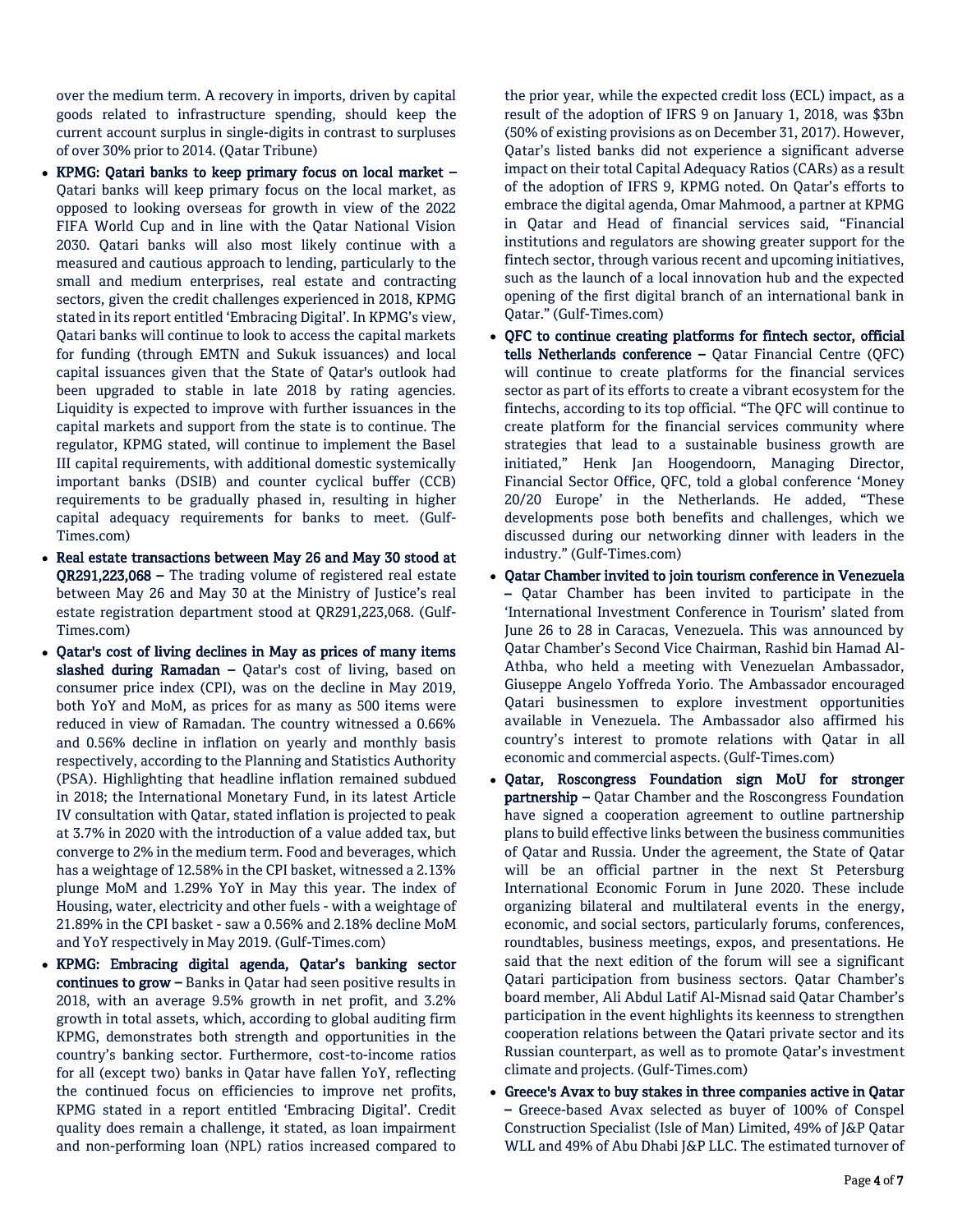cost being acquired is \$200mn. At same time, Avax will become a majority partner in the Qatar Foundation Stadium Construction Joint Venture, in which it currently holds a 24% stake. (Bloomberg)

# International

- UN: Global FDI down in 2018 due to government interventions, Trump, Brexit - Global foreign direct investment (FDI) fell by 13% last year because of government intervention, Brexit uncertainty and US President, Donald Trump's tax and trade policies, the United Nations trade and development agency UNCTAD stated. UNCTAD forecasts a modest recovery of 10% this year, though with high uncertainty, since several of the policies that have dampened investment enthusiasm are still in place, and there is no sign of an end to technological rivalry between major powers. FDI, comprising cross-border mergers and acquisitions (M&A), intra-company loans and investment in start-up projects abroad, is a bellwether of globalization and a potential sign of growth of corporate supply chains and future trade ties. In 2018, FDI into developed countries totaled \$557bn, the lowest since 2004, while a record 54% of the total went to developing countries. (Reuters)
- US government posts \$208bn deficit in May Washington posted a \$208bn budget deficit in May as a modest increase in revenues failed to make up for higher spending on the military and social welfare programs like Medicare, according to the Treasury Department. The deficit was the highest ever for the month of May and wider than the average forecast of \$185.5bn in a Reuters poll of analysts. Government spending rose to \$440bn, up 21% from May of 2018. Receipts increased to \$232bn, up 7% from the same month last year. Tariffs provided a modest boost to government coffers, with customs duties taking in \$5bn during the month, up from \$3bn in May 2018. The Trump administration has raised tariffs on several major trading partners - notably China. (Reuters)
- $\bullet$  Imports to busiest US seaport complex fall 6.3% in May The Los Angeles and Long Beach port complex - the number one hub for US ocean trade with China - processed 6.3% fewer inbound cargo containers in May, signaling that the escalating US-China trade war is roiling business activity. Exports from the California seaport complex, the nation's busiest, fell 7.4% YoY, the two ports stated. US companies ranging from retailers to manufacturers stockpiled goods before Washington and Beijing began slapping tariffs on imports last year. The May decline comes at a time when importers are typically ramping up for the peak shipping season that brings in goods for the winter holidays. (Reuters)
- Reuters Poll: Trade war risks forcing Fed rate cut this year, say economists – The chances of a Federal Reserve interest rate cut this year have dramatically increased in the past month, according to a Reuters poll of economists who warned trade tensions will intensify and the risk of a US recession has crept up. Fed Chair Jerome Powell said last week the central bank would act as appropriate to address risks from the US-China trade war, leaving the door open for a possible rate cut. That is the second sudden shift in the Fed's tone after it changed its policy bias away from steady tightening in January. While many economists now argue the Fed is likely to cut rates this year, some said they were reluctant to change their base case

forecasts for the federal funds rate immediately, citing rapidly changing developments on trade talks. The consensus in the June 7-12 poll of over 100 economists showed the Fed will hold interest rates steady at 2.25-2.50% this year and not cut rates until the third quarter next year - taking the fed funds rate to 2.00-2.25%. (Reuters)

- RICS: Brexit delay gives some relief to UK housing market Britain's Brexit-battered housing market steadied in May and a measure of prices improved as the delay in the country's European Union exit gave some encouragement to buyers, a survey showed. The Royal Institution of Chartered Surveyors (RICS) house price measure - the difference between members reporting price rises and falls - improved to -10 from -22 in April. That was its highest reading since October and was stronger than the median forecast of -21 in a Reuters poll of economists. There were also signs of improvement in agreed sales and new instructions, but there was little sign of a pickup in transactions any time soon, RICS stated. (Reuters)
- China's May new bank loans rise to 1.18tn Yuan, below forecasts – Chinese banks extended 1.18tn Yuan in net new Yuan loans in May, up from April but falling short of analyst expectations. Analysts polled by Reuters had predicted new Yuan loans of 1.225tn Yuan in May, up from 1.02tn Yuan in the previous month. Broad M2 money supply in May grew 8.5% from a year earlier, central bank data showed, below estimates of 8.6% by analysts polled by Reuters, and unchanged from April's pace. Outstanding Yuan loans grew 13.4% from a year earlier. Analysts had expected 13.5%, unchanged from April's pace. (Reuters)
- India's April industrial output grows 3.4% India's industrial output in April grew 3.4% from a year earlier, government data showed. Analysts polled by Reuters had forecast April industrial output growth at 0.8%. Industrial output for 2018-19 grew at 3.6%. (Reuters)

# Regional

- OPEC still gridlocked on meeting date amid Iran-Saudi Arabia row – With just two weeks remaining before OPEC members are supposed to gather in Vienna, OPEC and its allies are still struggling to settle on a meeting date. It is the latest example of how bitter geopolitical rivalry between Saudi Arabia and Iran can cause gridlock in the group. The OPEC and its partners, an alliance that spans 24 oil-producing nations, must choose whether to extend production cuts into the second half of the year or end a pact that has put a floor under prices. It is a decision of growing urgency as a deteriorating global economy and entrenched trade war batter crude prices. (Gulf-Times.com)
- Algeria floats idea of larger OPEC+ oil cut, rollover still likely Algeria has floated an idea of increasing an oil supply cut by OPEC and its allies in the second half of 2019 as demand falters, OPEC sources said, although rolling over current output curbs is still the most likely scenario. The OPEC plus Russia and other producers, an alliance known as OPEC+, have implemented a deal since January 1 to cut output by 1.2mn barrels per day (bpd). The pact ends this month and the group meets in coming weeks to decide their next move, which sources said would most likely involve rolling over the existing cuts. But four OPEC sources familiar with the matter stated that Algeria has put forward the idea of increasing the cut to 1.8mn bpd. Two of the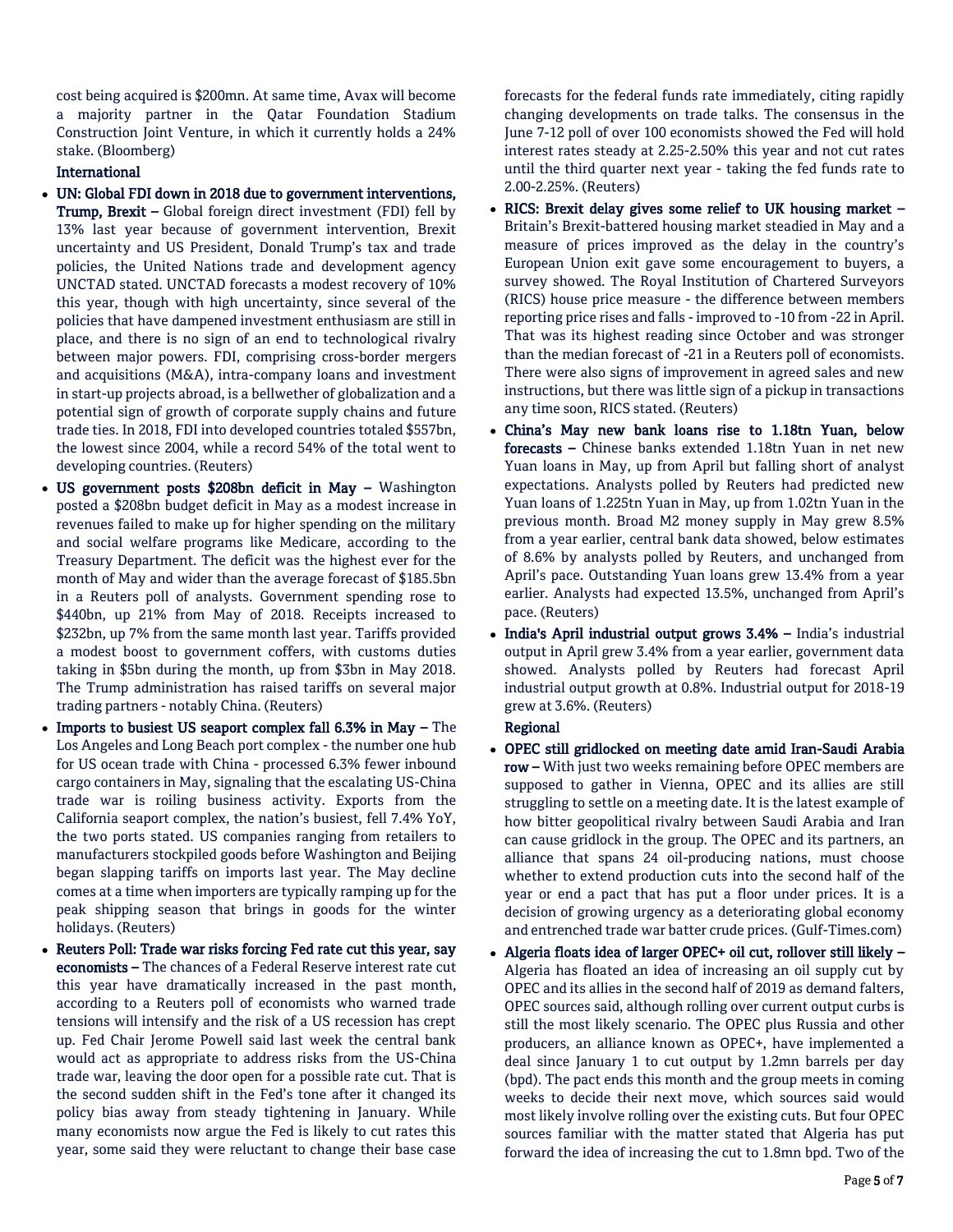sources, both OPEC delegates, stated that the idea is not a concrete proposal and was not being discussed formally. "It is just thinking aloud about what to do in case trade tensions are exacerbated with potentially huge adverse impacts on the world economy, and thus oil demand," sources said. (Reuters)

- Saudi Aramco reports 2018 net income of \$111.1bn Saudi Aramco has reported a net income attributable to shareholders of \$111.1bn in 2018, up from \$75.9bn the year before, according to a statement from the company. Saudi Aramco has stated that the total revenues were at \$355.9bn in 2018, up from \$264.2bn, as oil prices improved. Total assets jumped to \$358.9bn in the same period, from \$294bn in 2017. (Reuters)
- Saudi Arabia to start levying sugary drinks tax from December – Saudi Arabia will begin implementing a new excise tax on sweetened drinks from December 1, according to the official gazette, as the Kingdom seeks to boost non-oil revenue. The General Authority of Zakat and Tax is expanding a levy charged on tobacco and soda to include electronic cigarettes and all drinks with added sugar. Authorities have said that the latter will be taxed at 50%. (Bloomberg)
- Saudi Kayan to pay SR3.125bn of loans ahead of maturity Saudi Kayan will pay SR3.13bn of loans ahead of its maturity. The repayment is part of the plan to reduce debt and cost of financing, Saudi Kayan stated. It has repaid SR1.125bn loan from Samba on June 12. Further, it will repay SR2bn loan, which was taken from Saudi Fransi, on June 24 and it also plans to restructure some other loans. (Bloomberg)
- UAE signs deal to build \$100mn power plant in Yemen The UAE has signed an agreement with Yemen's ministry of electricity to build a \$100mn power plant in the southern Yemeni city of Aden, the UAE's state-run news agency WAM reported. (Reuters)
- Moody's affirms issuer ratings of Dubai Islamic Bank, assigns first time rating to its \$750mn additional Tier 1 Sukuk – Moody's has affirmed the long- and short- term foreign and local currency issuer ratings of Dubai Islamic Bank (DIB) at 'A3'/'P-2'. At the same time, Moody's has affirmed DIB's baseline credit assessments (BCA) and adjusted BCA at 'ba2'. The outlook on DIB's long-term issuer ratings remains 'Stable', in line with the outlook of the Government of the UAE, Issuer rating 'Aa2', 'Stable' outlook). Moody's has also assigned a first time rating of 'B2'(hyb) to DIB's \$750mn additional tier 1 capital certificates issued by DIB Tier 1 Sukuk (3) Ltd., a funding vehicle incorporated in Cayman Islands. The rating action follows the official public announcement on June 10, 2019, that DIB will be acquiring Noor bank subject to regulatory and shareholder approvals. Upon completion, DIB will remain as the operating entity and all of the assets and liabilities of Noor bank will be transferred to DIB. The affirmation of the ratings reflects Moody's view that the recent strengthening solvency of DIB in the quarters leading up to the merger will balance the risks associated with acquiring a weaker (and much smaller) entity. On a pro-forma basis as of March 2019, the TCE ratio of the combined entity is around 12.85% compared to DIB's 13.2%. DIB's fast growth also adds pressure to capitalization although the impact is partially offset by the strong profitability. Maintaining adequate capitalization is a key for DIB's 'ba2' rating. (Bloomberg)
- Dubai developer The First Group will issue \$135mn Sukuk The First Group, a Dubai-based developer and real estate investor, plans to issue \$135mn in Sukuk, a company spokeswoman said. The developer has appointed investment bank SHUAA Capital to arrange the planned transaction, she said, without disclosing details on the planned use of proceeds. It is one of few debt issues in the pipeline in the Gulf region after business slowed sharply during the holy month of Ramadan, which ended last week. The First Group specializes in hotel investments, according to its website. It has completed 11 projects in the UAE to date and has seven hospitality developments under construction, the spokeswoman said. (Reuters)
- Investcorp raising up to \$300mn for maiden India fund Bahrain's Investcorp has started raising its maiden fund of \$300mn for India's market, Mint reported, citing sources. It started raising \$250mn-\$300mn for a new real estate fund, raising additional \$100mn in follow-up round for existing PE fund, according to sources. (Bloomberg)